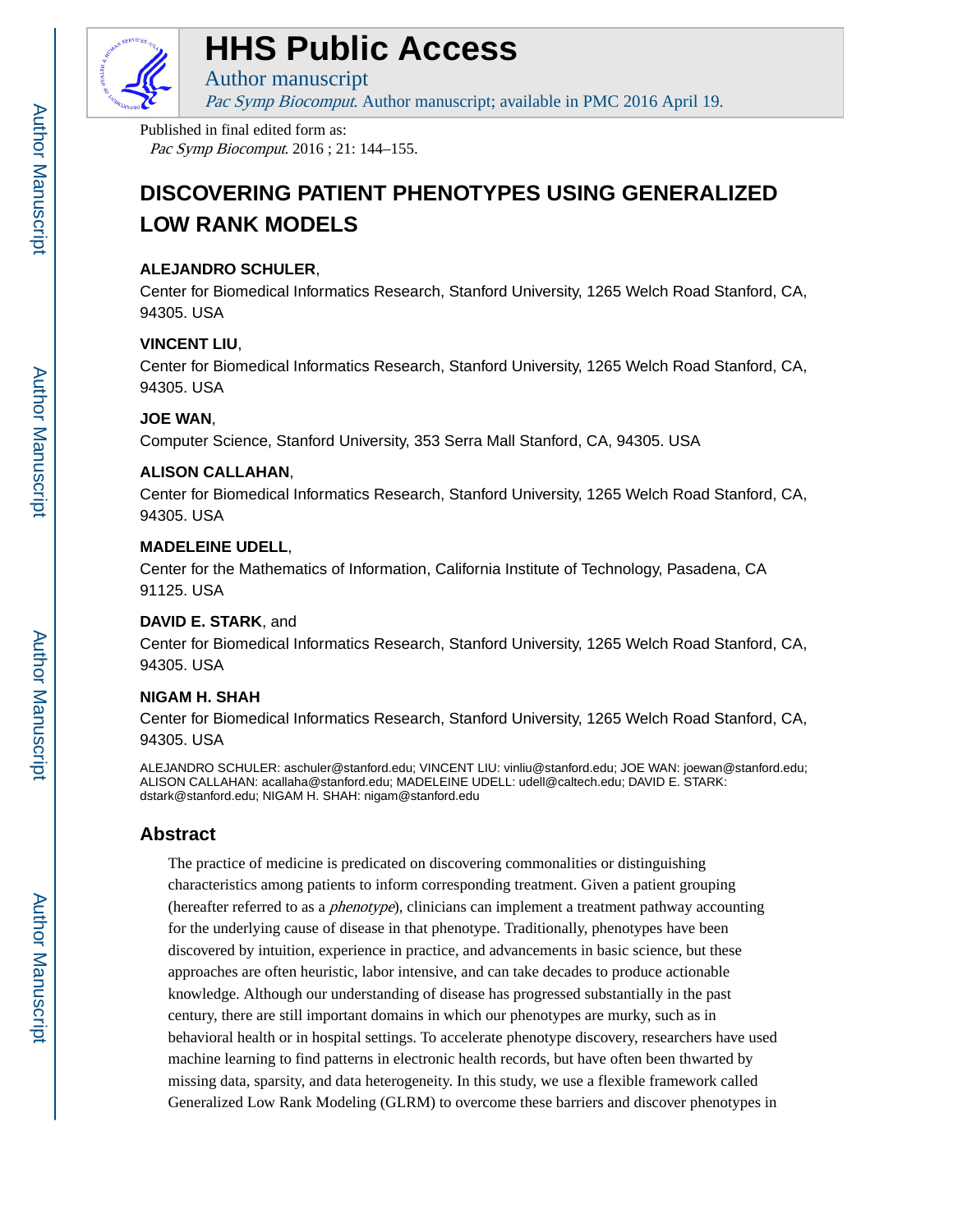two sources of patient data. First, we analyze data from the 2010 Healthcare Cost and Utilization Project National Inpatient Sample (NIS), which contains upwards of 8 million hospitalization records consisting of administrative codes and demographic information. Second, we analyze a small (N=1746), local dataset documenting the clinical progression of autism spectrum disorder patients using granular features from the electronic health record, including text from physician notes. We demonstrate that low rank modeling successfully captures known and putative phenotypes in these vastly different datasets.

## **1. Introduction**

#### **1.1. Learning phenotypes from the electronic health record**

With the advent and proliferation of electronic health records, *phenotyping* has become a popular mechanism with which to define patient groups based on shared characteristicstypically for conducting observational studies, defining quality metrics, or targeting clinical interventions. Current phenotyping methods vary: some rely on rules crafted from domain knowledge, others relying on statistical learning, and some employ hybrid approaches.<sup>1,2</sup> Regardless of the method, phenotyping has clear utility when the resulting groups are well defined, but may fail when the situation is unclear. Instead of presupposing phenotypes, recent work has leveraged advances in unsupervised learning to discover phenotypes from the data.3,4

A major barrier to applying machine learning approaches to phenotype discovery using health records data is that these data are often sparse, biased by non-random missingness, and heterogeneous.<sup>3</sup> An emerging framework, Generalized Low Rank Modeling (GLRM), offers a potential solution to address these limitations. Specific low rank models have already been successfully applied to various biomedical problems.4,5,6 However, no prior study has considered low rank modeling as an overarching framework with which to perform phenotype discovery via models tailored to the qualities of the dataset at hand. Here, we demonstrate the use of this flexible framework to discover phenotypes in two datasets of different quality, granularity, and which represent diverse clinical situations.

#### **1.2. Standardizing hospital care using phenotype discovery has high impact**

Each year, Americans are admitted to hospitals over 37 million times, in aggregate spending more than 175 million days as inpatients.<sup>7</sup> In addition, hospitalizations cost the US economy \$1.3 trillion dollars annually.<sup>8</sup> In light of this enormous impact, improvements in hospital care can yield dramatic results. For example, the Institute of Medicine estimated that up to 98,000 patients die each year from preventable medical errors.<sup>9</sup> Recent coordinated efforts to improve safety resulted in a staggering 1.3 million fewer patients harmed, 50,000 lives saved, and \$12 billion in health spending avoided.<sup>10</sup> These efforts shared a simple premise: uncovering common phenotypes bridging diverse inpatient cohorts can drive substantial improvements in care and outcomes.<sup>10</sup> Given that phenotype discovery is such a critical step towards improving hospital care, existing methods for subgroup discovery are often slow and labor-intensive. For example, the codification of sepsis has taken decades<sup>11</sup>, despite the fact that it contributes to as many as 1 out of every 2 hospital deaths<sup>12</sup> and is the single most expensive cause of US hospitalization.<sup>13</sup>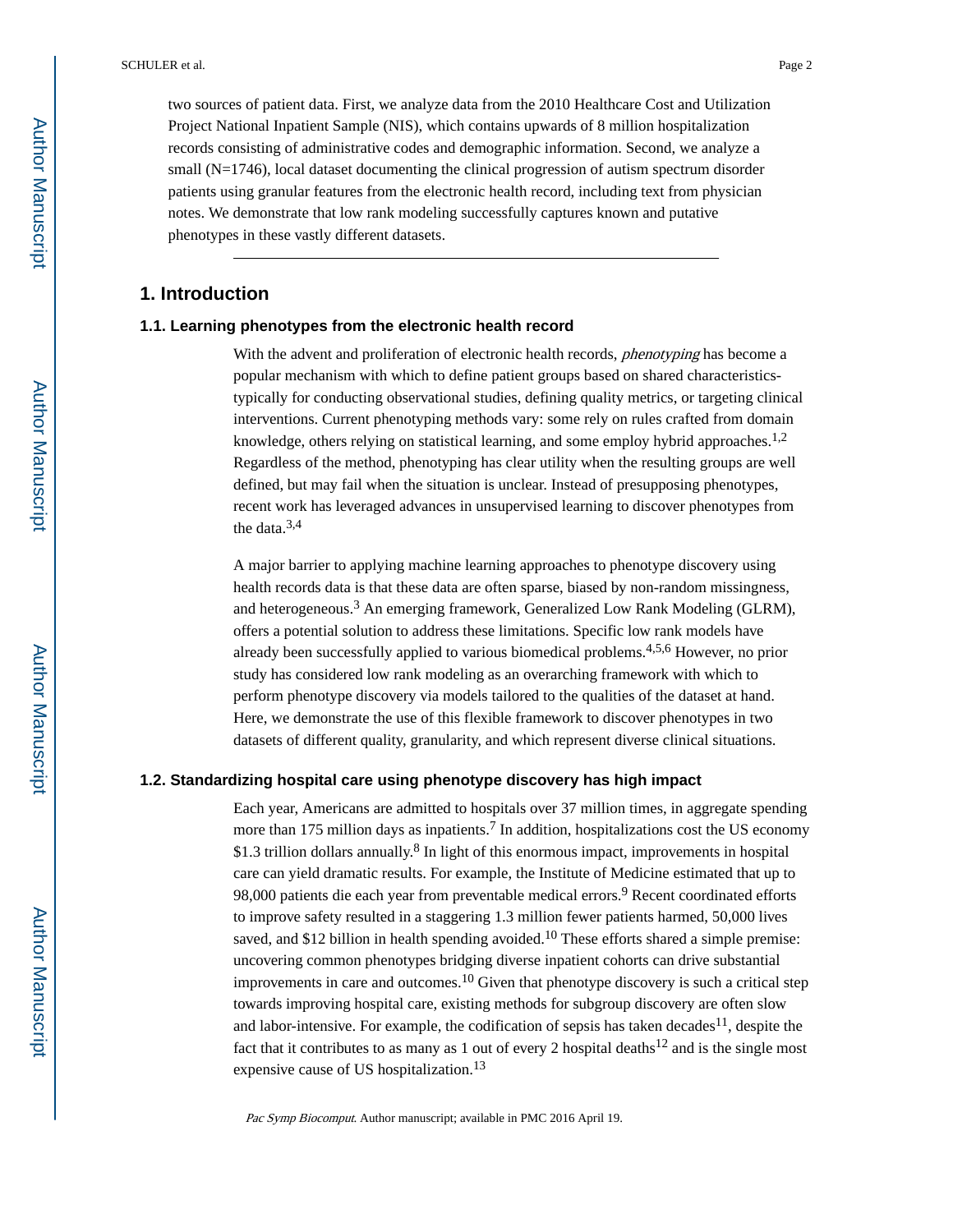## **1.3. Autism spectrum disorder phenotypes are poorly defined and badly needed**

Autism spectrum disorder (ASD) is a leading cause of mental illness in children, with an estimated 52 million cases globally.<sup>14</sup> In the United States, its prevalence has been estimated to be as high as 1 in 68, resulting in \$11.5 billion in social costs<sup>15,16</sup>. ASD has eluded precise characterization of either its biological underpinnings or its clinical presentation, leading to substantial challenges in diagnosis and treatment, particularly in light of a wide range of heterogeneous phenotypes and comorbidities<sup>17</sup>. Although symptoms of the disorder are commonly present by age 18 months, ASD is typically not diagnosed until age 4 or later, after significant irreversible impairments in learning and neurodevelopment have already occurred15. Even after diagnosis, the progression of ASD is different across individuals, which has led to efforts to define subgroups that are at differential risk of comorbidities.<sup>18</sup> A systematic and data-driven approach for phenotype discovery can precisely characterize this heterogeneous disorder and its progression over time.

## **2. Methods**

We analyze two datasets of different sizes, feature granularity, data-types, domains, and timelines. Instead of taking a one-size-fits-all approach, we create a tailored low rank model within the generalized low rank model framework to account for the specific qualities of each dataset and then fit the model to discover hidden phenotypes.

## **2.1. Generalized low rank models**

The idea behind low rank models is to represent high-dimensional data in a transformed lower-dimensional space. Generalized low rank models<sup>19</sup> begin with a matrix or data table  $A$ that is populated with  $n$  samples or observations (rows) of  $m$  different features (columns; Figure 1). These features may take values from different sets (e.g. some may be real numbers, others true/false, enumerated categories, etc.) and each observation may have missing values for some features. The number of features in the dataset is referred to as its dimensionality.

We approximate A by XY, where  $X \in \mathbb{R}^{n \times k}$  and  $Y \in \mathbb{R}^{k \times m}$  (Figure 1). We interpret the rows of this "tall and skinny"  $X$  as observations from  $A$  represented in terms of the  $k$  new latent features. We interpret each row of the "short and wide"  $Y$  as a representation of one of the  $k$ latent features in terms of the m original features. In a sense, Y encodes a transformation from the original features into the latent features.

To find  $X$  and  $Y$ , we pose the following optimization problem:

$$
\min_{X,Y} \sum_{i,j \in \Omega} l_{ij}(A_{ij}, (XY)_{ij}) + r_X(X) + r_Y(Y) \tag{1}
$$

This expression consists of two parts: a loss function and regularizers. The loss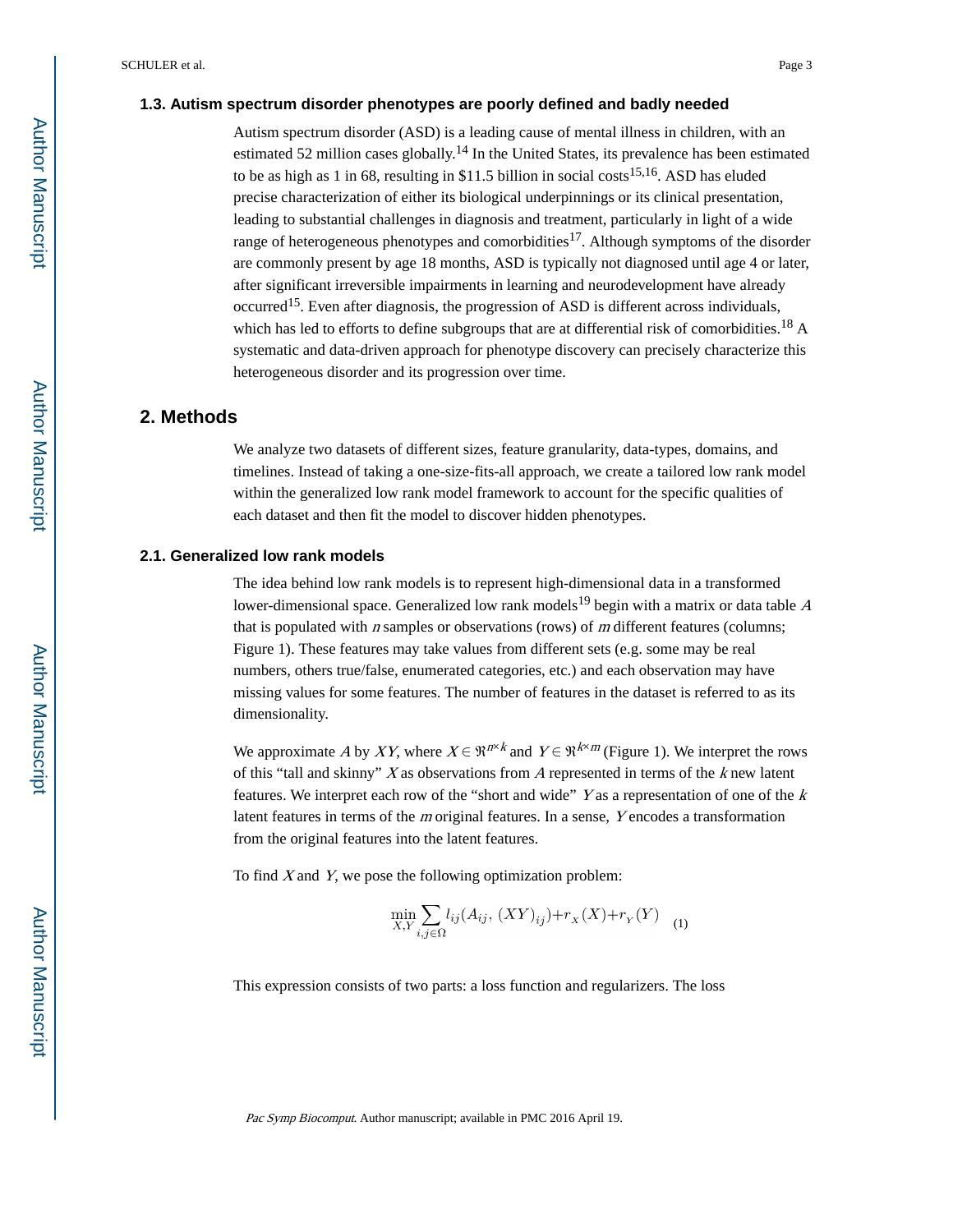is a measure of the accuracy of our approximation of the data. Different losses may be more or less appropriate for different types of data (to reflect different noise models), so we allow the loss to be decomposed over the different elements of the dataset to account for heterogeneity in the types of features present. In addition, we only calculate the loss over the set  $\Omega$ , which represents the non-missing entries in our dataset. This strategy allows us to 'borrow' statistical power from partially-filled or incomplete observations where other methods would discard the entire observation. The regularizers  $r<sub>x</sub>$  and  $r<sub>y</sub>$  constrain or penalize the latent feature representation. Using appropriate regularization can prevent overfitting and improve model interpretability.

To impute missing or hidden values, we solve:  $\hat{A}_{ij} = arg \min_{a \in \alpha} l_{ij}(a, (XY)_{ij})$ , where  $\alpha$ represents the set of possible values that a can take (e.g. if a is a boolean feature,  $\alpha = \{1,$ −1}).

Particular choices of losses and regularizations result in many well known models. For

instance, using  $L(A, XY) = ||A - XY||_2^2$  and no regularization is mathematically equivalent to principal components analysis (PCA). A well-written and detailed description of GLRM and the kinds of models that can be created using this framework can be found in the seminal work by Udell et. al.<sup>19</sup>

#### **2.2. Hospitalization dataset and phenotype discovery model**

We used data from the 2010 National Inpatient Sample, the largest all-payer nationally representative dataset of US hospitalizations.20 Each hospitalization record includes a variety of fields providing information about patient diagnoses (up to 25 different ICD-9- CM codes) and procedures (up to 15 ICD-9-CM procedure codes), as well as demographics, admission/discharge/transfer events, and comorbidities (a set of 30 AHRQ comorbidity measures, e.g. AIDS). For efficiency, we processed the dataset to consolidate the  $\sim$ 18,000 ICD-9-CM diagnosis and procedure codes into a total of 516 Clinical Classification Software  $(CCS)$  codes.<sup>21</sup> Additionally, we used 44 variables regarding patient demographics, admission circumstances, hospitalization outcome, and patient comorbidity. We expanded all categorical variables into sets of boolean dummy variables (one for each possible value) to yield a total of 557 boolean, continuous, and ordinal features. We focused specifically on adult hospitalizations (age 18 years) as the causes, demographics, and outcomes of pediatric hospitalizations differ substantially. To speed computation, we selected a random subsample of 100,000 hospitalizations to fit our models to.

Hospitalization records contain a diversity of data-types. We measured the accuracy of the approximation for different data elements by data-type appropriate loss functions, e.g. quadratic loss for real-valued variables such as age, hinge losses for boolean variables such as presence or absence of procedures. Real, categorical, ordinal, and boolean, and periodic data-types are familiar to most researchers, and appropriate losses for these kinds of variables are known in the machine learning and optimization communities.<sup>19</sup>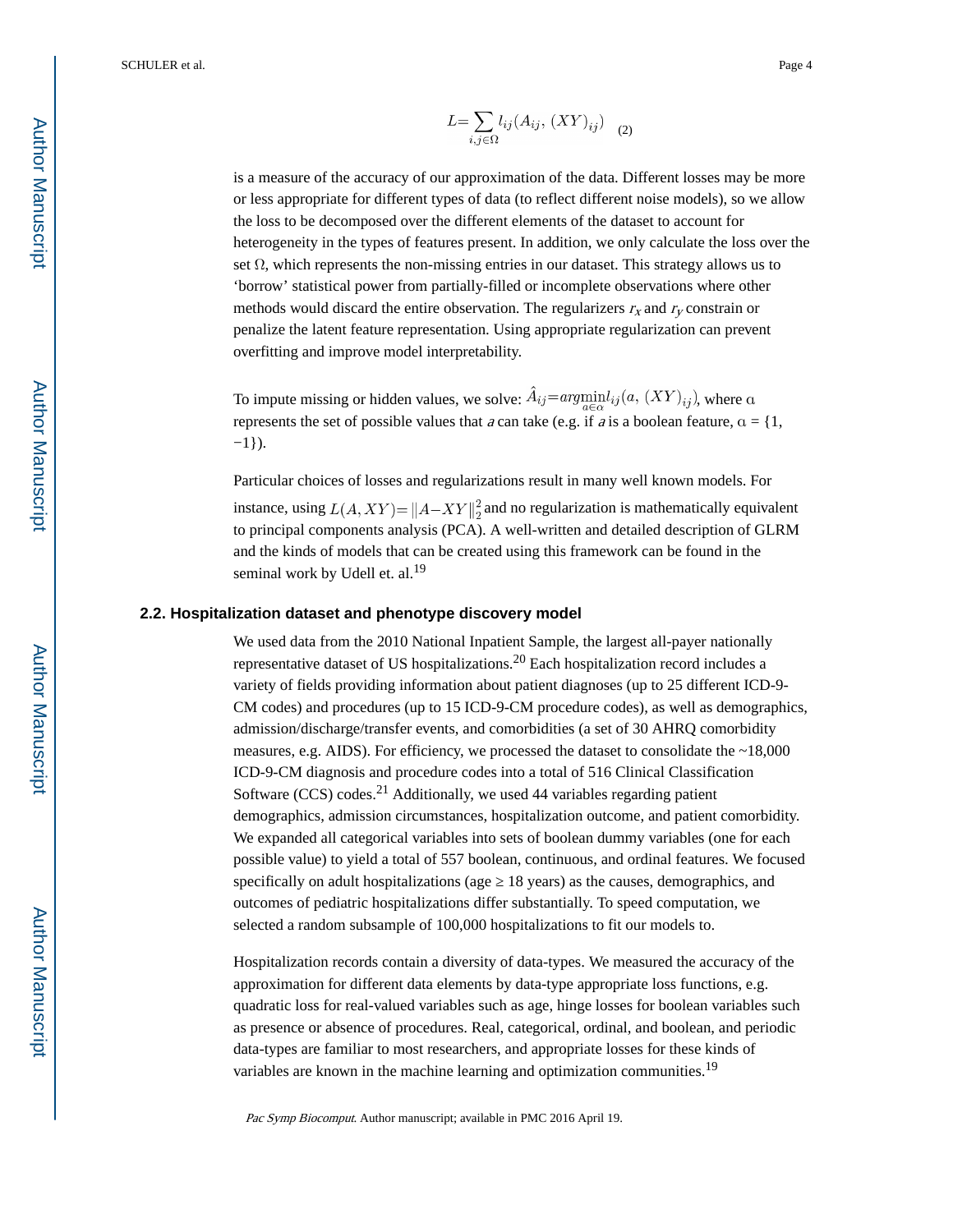We defined an *epistemic boolean* variable as a boolean variable where we have a lopsided confidence about whether a true value actually indicates truth or a false value actually indicates falsehood. For example, consider diagnoses: if a clinician codes a patient for a diagnosis, it is highly likely that that patient experienced the condition that the code represents -- in other words, we are confident that "True" means true. On the other hand, if a patient did not receive a particular diagnosis, that variable would simply be missing in that patient's hospitalization record. In reality, we are less sure that the patient did not experience that condition because it may have escaped diagnosis, remained unrecognized, or simply gone uncoded. We developed a loss function to account for lopsided epistemic uncertainty of this sort. Correct predictions are not penalized regardless. Our loss function for epistemic booleans is a generalization of the boolean hinge loss and is defined as follows:

$$
l(a, u) = (w_F 1_{\{-1\}}(a) + w_T 1_{\{1\}}(a)) * \max(1 + au, 0)
$$
 (3)

where  $1_A(x)$  is an indicator function for  $x \in A$ . When  $w_T > w_F$ , this loss function penalizes false negatives more than false positives, reflecting our greater certainty about observations labeled as "True" compared to those labeled as "False".

In light of the divergent scales and domains of the features, all loss functions and regularizers were adjusted for scaling and offsets.<sup>19</sup>

#### **2.3. Autism spectrum disorder dataset and phenotype discovery model**

We used data from the Stanford Translational Research Integrated Database Environment (STRIDE), a de-identified patient dataset that spans 18 years and more than 1.2 million patients who visited Stanford Hospital & Clinics. From all patients in STRIDE, we identified 1746 patients with at least 2 autism spectrum disorder (ASD) related visits (visits assigned a 299.\* ICD9 code). For these patients, we analyzed billing data from all visits (ICD9 and CPT codes), prescribed drugs, as well as mentions of clinical concepts in their medical notes found using our previously described text annotation pipeline.22 We restricted our analysis to data recorded when these 1746 patients were at most 15 years old because we are interested in modeling ASD phenotypes in children and adolescents. We generated a feature vector for each patient by calculating the frequency of occurrence of each visitassociated ICD9 code, prescribed drug, and medical concept mentioned in any note of that patient, binned by 6 month intervals (Figure 2). To capture the nature of this data, we used a Poisson loss over all elements in the dataset. This low rank model specification is mathematically equivalent to Poisson PCA.<sup>23</sup>

#### **2.4. GLRM implementation**

To fit our models, we used the Julia package  $LowRankModels^{24}$ , which implements the algorithm described by Udell et. al.<sup>19</sup> This software employs a general purpose, fast, and effective procedure called alternating proximal gradient descent to solve a broad class of optimization problems. Although model-specific solvers (i.e. algorithms that take advantage of the structure of a particular GLRM) could be faster, this general-purpose software allowed us to rapidly iterate through model design decisions and test choices of parameters and robustness.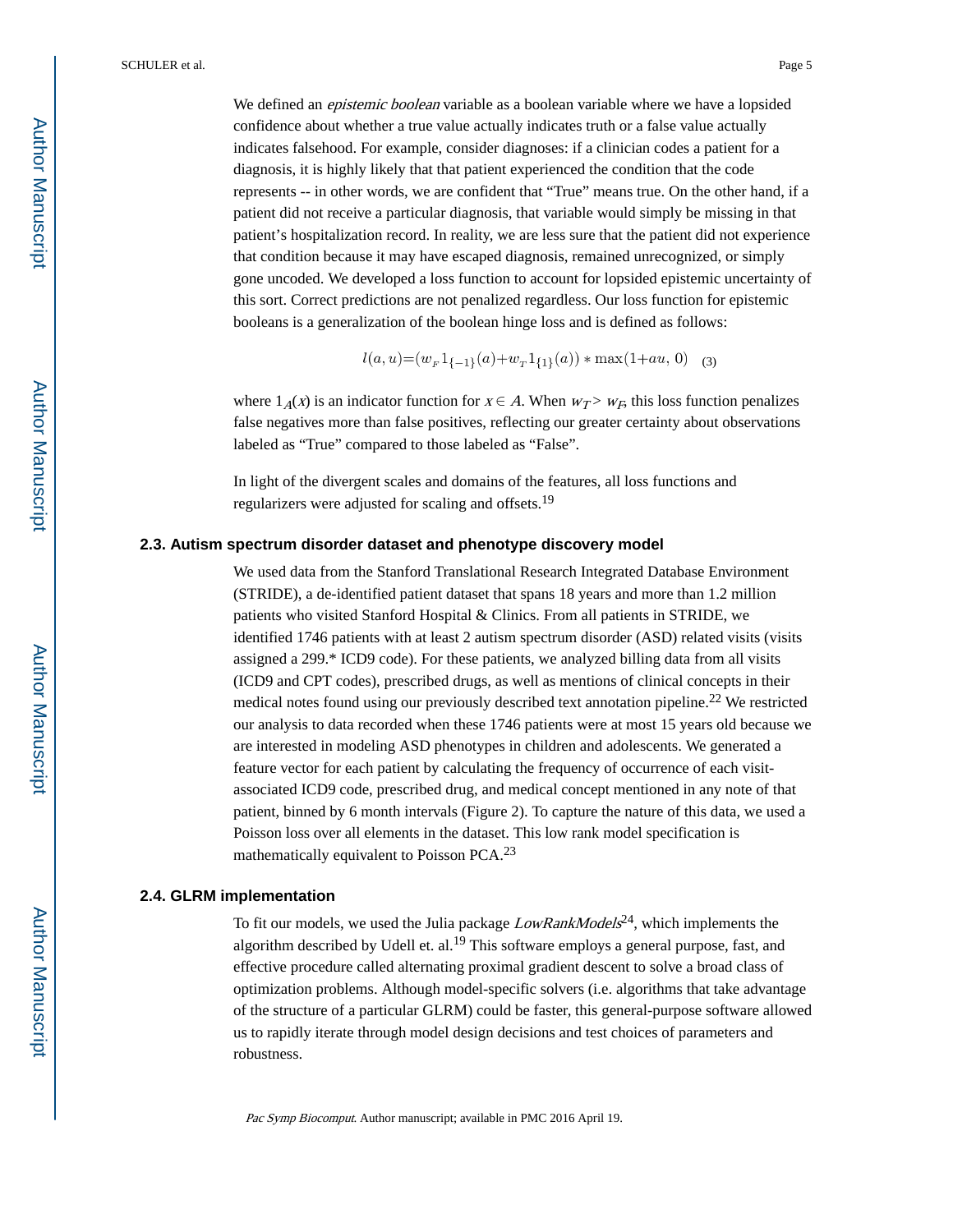The Julia LowRankModels package is still under active development. We dedicated substantial effort to learning and clarifying the code, contributing bug fixes, adding needed features, and optimizing performance. Our contributions will accelerate our future work and the work of other researchers using low rank models.

## **3. Results**

#### **3.1. Tailored low rank models outperform PCA**

As an intrinsic evaluation, we benchmarked our tailored models against naive low rank models (PCA) of equal rank by artificially hiding a portion of the elements in the dataset and judging each model's ability to correctly impute the missing values. This procedure was repeated in a 5-fold cross validation for each model (Figure 3). In both datasets, the tailored models outperformed PCA in terms of the imputation error for held out values. Imputation errors are evaluated using a *merit function* specific to the data, not the model. While minimizing the merit function is the ultimate goal, models are fit using loss functions because the merit function is generally nonsmooth and nonconvex.

#### **3.2. Low rank models discover hospitalization phenotypes**

We began our analysis of our hospitalization model by inspecting the latent features. Recall that each latent feature in a low rank model is a row vector in the computed matrix Y. Each entry in this vector corresponds to the influence of an original feature within this latent feature. We examined the representation of the original features in terms of the latent features by clustering the latent feature representations of the original features (the columns of the matrix Y). Hierarchical clustering clearly reproduced known associations between diagnoses, procedures, comorbidities, and demographics (not shown).

To discover phenotypes, we clustered the low rank representation of our subsample of the NIS dataset (the matrix  $X$ ). We chose a hierarchical cluster cutpoint for eight clusters of hospitalizations and compared cluster characteristics (Table 1) in terms of the original feature space. The eight clusters had widely divergent baseline characteristics and could be well defined within recognizable hospital phenotypes. For example, patients in clusters 4 and 5 were nearly all young females who were hospitalized for pregnancy and childbirth. They differed in that patients in cluster 5 had a slightly longer length of stay, likely associated with the marked difference in the need for C-sections (6.2% for cluster 4 vs 88.4% for cluster 5). Cluster 1 appeared to contain patients hospitalized for orthopedic procedures, while cluster 2 largely included patients with psychiatric or substance abuse hospitalization -- the most common procedure was alcohol detoxification (16.7%). Cluster 7 was nearly exclusively patients undergoing procedures for acute myocardial infarction with a 91.0% rate of cardiac percutaneous transluminal coronary angioplasty. Clusters 6 and 8 included medically complex patients with cluster 6 having a high mortality (8.1%) with a younger mean age of 61 years.

#### **3.3. Phenotypes discovered from a low rank model of ASD progression**

To discover ASD phenotypes we first examined the composition of the latent features in our models. Regardless of the parameterization or the rank, the primary effect that we observed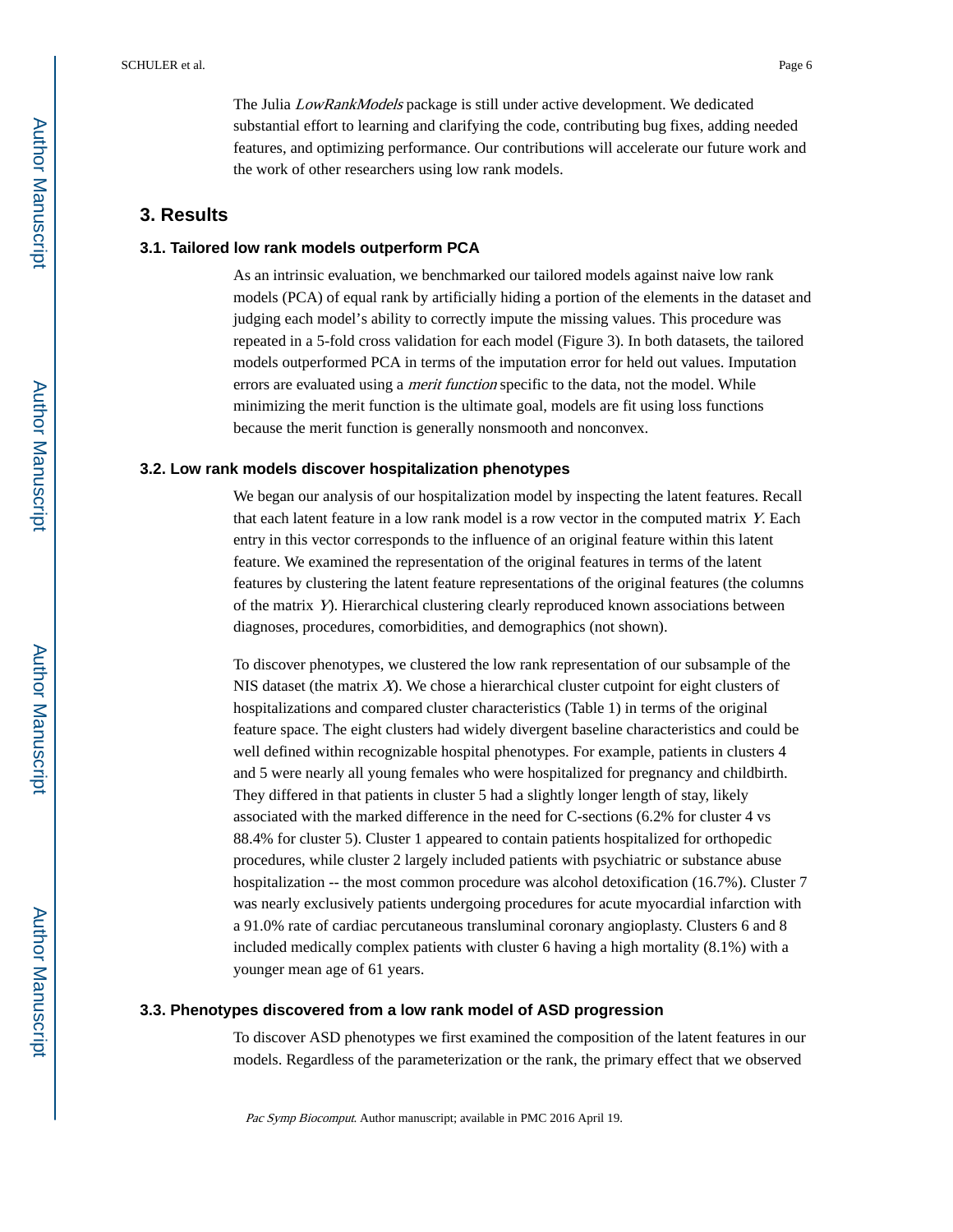in our latent feature vectors was differential enrichment for original features coming from different 6-month time-bins (Figure 4). For instance, the second latent feature shown has relatively high weights on original features corresponding to medical concepts observed in patients during the second time bin, while the first has relatively high weights on original features corresponding to clinical concepts observed in patients during the fourth time bin. This "useage timeline" effect was evident in all models we considered, regardless of rank.

To discover phenotypes, we clustered the low rank representations of our ASD dataset (the matrix  $X$ ). Using k-means clustering, we derived cluster centroids (phenotypes) in terms of their latent feature representations (each phenotype is a vector in  $\mathbb{R}^k$ ). To inspect these in terms of our original features, we multiplied each phenotype vector by the matrix Y. The derived phenotypes were not differentially enriched for specific clinical concepts. Instead, these "temporal phenotypes" grouped patients by the timings of their interactions with the healthcare system.

#### **4. Discussion**

## **4.1. Hospital phenotypes suggest streamlining or compartmentalizing hospital organization**

Our analysis of a nationally-representative hospitalization administrative dataset revealed that low rank modeling could identify clinically distinguishable hospital phenotypes. These phenotypes are immediately familiar to clinicians and hospital administrators with each cluster representing recognizable 'wards' or 'service lines' provided by hospitals. For example, it distinguished patients primarily admitted for orthopedic surgeries from those admitted for substance abuse or psychiatric diagnoses, essentially rediscovering hospitals' 'orthopedics' and 'psychiatric' wards. Our approach also identified sub-phenotypes within larger classes. For example, hospitalizations for childbirth are the most common reason for US inpatient stays, and our results revealed two subtypes within the obstetric population differentiated by their need for procedural intervention. Our current results establish the validity of using the low rank modeling approach for identifying known hospital phenotypes with the hope that extending this approach will yield the discovery of new phenotypes for which streamlined care pathways can be implemented.

#### **4.2. Time-binning masks phenotype signals in ASD dataset**

In our ASD model, we saw that the discovered phenotypes were not differentially enriched for specific clinical concepts. However, the phenotypes were not the product of random noise--they succeeded in capturing the primary source of variation in the data, which was temporality. Analysis of the latent features revealed that mentions of different clinical concepts within a time bin are more associated with each other than mentions of the same clinical concept with itself in another time bin. The model remarkably learned these associations without any a priori knowledge that the features represented time-binned counts. The model successfully detected a clear structure in the data, although that structure reflects an artifact of featurization and the clinical challenges associated with early diagnosis in ASD. There may be clinically relevant phenotypes present in the data, but our analysis shows that this signal is masked by time-binning. Our result is emblematic of what lies at the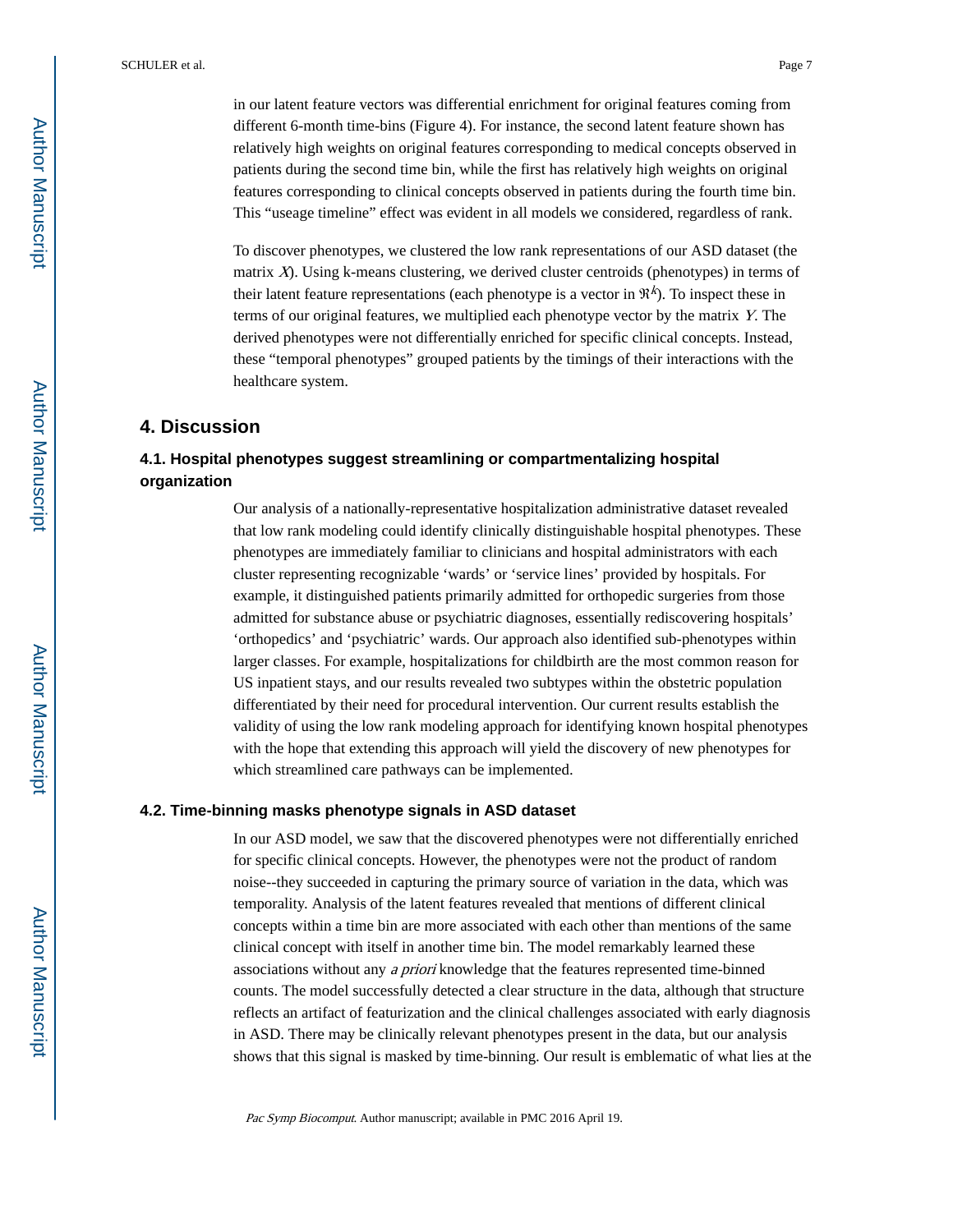crux of low-rank models: the algorithm will discover the clearest and most robust signals, whether or not these signals are meaningful to the user's research interest or insight. Thus low rank models should be used to understand the profile of the dataset in order to inform future data collection or featurization. In our case, our result suggests that we should employ a different featurization method in future studies or that we should incorporate time explicitly, perhaps using tensor factorization or a convolutional approach.

#### **4.3 Summary**

In this study, we applied a novel and flexible machine learning method -- generalized low rank modeling -- to two very different datasets. Instead of forcing the same model onto different datasets or creating specific methods with little hope of reuse, we built two unique models united by one overarching framework and software package. Furthermore, we demonstrated different approaches to analyzing low rank models and used these techniques to discover phenotypes present in the data.

Accelerating the process of phenotype discovery has high potential to improve care and outcomes for patients, but additional work in the validation and care standardization of such phenotypes is still required. Nonetheless, using such a high-throughput approach for finding patient subgroups could dramatically shorten the time necessary to make new discoveries, especially when applied to massive datasets documenting poorly understood phenomena.

## **References**

- 1. Pathak J, Kho AN, Denny JC. Electronic health records-driven phenotyping: challenges, recent advances, and perspectives. Journal of the American Medical Informatics Association: JAMIA. 2013; 20(e2):e206–e211.10.1136/amiajnl-2013-002428 [PubMed: 24302669]
- 2. Shivade C, Raghavan P, Fosler-Lussier E, et al. A review of approaches to identifying patient phenotype cohorts using electronic health records. Journal of the American Medical Informatics Association: JAMIA. 2014; 21(2):221–230.10.1136/amiajnl-2013-001935 [PubMed: 24201027]
- 3. Lasko TA, Denny JC, Levy MA. Computational Phenotype Discovery Using Unsupervised Feature Learning over Noisy, Sparse, and Irregular Clinical Data. PLoS ONE. 2013; 8(6):e66341.10.1371/ journal.pone.0066341 [PubMed: 23826094]
- 4. Ho, Joyce C., et al. Limestone: High-throughput candidate phenotype generation via tensor factorization. Journal of biomedical informatics. 2014; 52:199–211. [PubMed: 25038555]
- 5. Zhou, Jiayu, et al. From micro to macro: Data driven phenotyping by densification of longitudinal electronic medical records. Proceedings of the 20th ACM SIGKDD international conference on Knowledge discovery and data mining; ACM; 2014.
- 6. Devarajan K. Nonnegative Matrix Factorization: An Analytical and Interpretive Tool in Computational Biology. PLoS Comput Biol. 2008; 4(7):e1000029.10.1371/journal.pcbi.1000029 [PubMed: 18654623]
- 7. Weiss AJ (Truven Health Analytics), Barrett ML (M.L. Barrett, Inc.), Steiner CA (AHRQ). HCUP Statistical Brief #175. Agency for Healthcare Research and Quality; Rockville, MD: Jul. 2014 Trends and Projections in Inpatient Hospital Costs and Utilization, 2003–2013. [http://www.hcup](http://www.hcup-us.ahrq.gov/reports/statbriefs/sb175-Hospital-Cost-Utilization-Projections-2013.pdf)[us.ahrq.gov/reports/statbriefs/sb175-Hospital-Cost-Utilization-Projections-2013.pdf](http://www.hcup-us.ahrq.gov/reports/statbriefs/sb175-Hospital-Cost-Utilization-Projections-2013.pdf)
- 8. Gonzalez, JM. MEPS Statistical Brief #425. Agency for Healthcare Research and Quality; Rockville, MD: Nov. 2013 National health care expenses in the U.S. civilian noninstitutionalized population, 2011. [http://meps.ahrq.gov/data\\_files/publications/st425/stat425.pdf](http://meps.ahrq.gov/data_files/publications/st425/stat425.pdf) [Accessed March 28, 2014]
- 9. Kohn, LT.; Corrigan, JM.; Donaldson, MS., editors. To Err is Human: Building a Safer Health System. National Academy Press; Washington DC: 2000.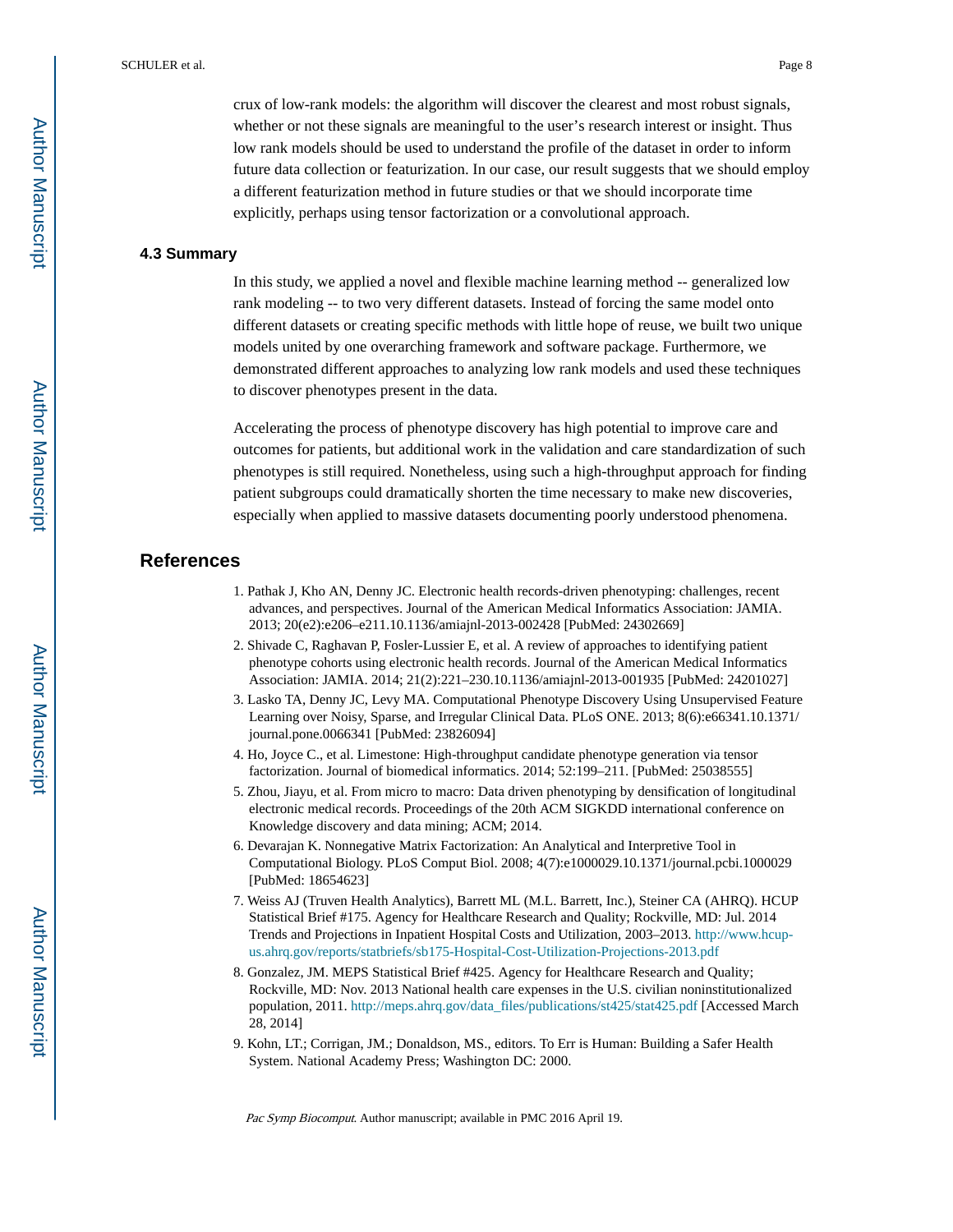- 10. Agency for Healthcare Research and Quality; Rockville, MD: Dec. 2014 Efforts To Improve Patient Safety Result in 1.3 Million Fewer Patient Harms: Interim Update on 2013 Annual Hospital-Acquired Condition Rate and Estimates of Cost Savings and Deaths Averted From 2010 to 2013. <http://www.ahrq.gov/professionals/quality-patient-safety/pfp/interimhacrate2013.html>
- 11. Balk RA, Bone RC. The septic syndrome. Definition and clinical implications. Crit Care Clin. 1989; 5(1):1–8. [PubMed: 2647221]
- 12. Liu V, Escobar GJ, Greene JD, et al. Hospital deaths in patients with sepsis from 2 independent cohorts. JAMA. 2014; 212(1):90–2. [PubMed: 24838355]
- 13. Sutton J (Social & Scientific Systems, Inc.), Friedman B (AHRQ).. HCUP Statistical Brief #161. Agency for Healthcare Research and Quality; Rockville, MD: Sep. 2013 Trends in Septicemia Hospitalizations and Readmissions in Selected HCUP States, 2005 and 2010. [http://www.hcup](http://www.hcup-us.ahrq.gov/reports/statbriefs/sb161.pdf)[us.ahrq.gov/reports/statbriefs/sb161.pdf](http://www.hcup-us.ahrq.gov/reports/statbriefs/sb161.pdf)
- 14. Baxter AJ, Brugha TS, Erskine HE, Scheurer RW, Vos T, Scott JG. The epidemiology and global burden of autism spectrum disorders. Psychological medicine. 2014:1–13.
- 15. Prevalence of autism spectrum disorder among children aged 8 years autism and developmental disabilities monitoring network, 11 sites, United States, 2010. Morbidity and mortality weekly report. Surveillance summaries (Washington, D.C: 2002). 2014; 63(2):1–21.
- 16. Lavelle TA, Weinstein MC, Newhouse JP, Munir K, Kuhlthau KA, Prosser LA. Economic burden of childhood autism spectrum disorders. Pediatrics. 2014; 133(3):e520–529. [PubMed: 24515505]
- 17. Jeste SS, Geschwind DH. Disentangling the heterogeneity of autism spectrum disorder through genetic findings. Nat Rev Neurol. 2014; 10(2):74–81. [PubMed: 24468882]
- 18. Doshi-Velez, Finale; Ge, Yaorong; Kohane, Isaac. Comorbidity Clusters in Autism Spectrum Disorders: An Electronic Health Record Time-Series Analysis. Pediatrics. 2014; 133(1):e54–e63. PMC. Web. 22 July 2015. [PubMed: 24323995]
- 19. Udell, Madeleine, et al. Generalized Low Rank Models. 2014 arXiv preprint arXiv:1410.0342.
- 20. Overview of the National (Nationwide) Inpatient Sample (NIS). Healthcare Cost and Utilization Project (HCUP). Agency for Healthcare Research and Quality; Rockville, MD: Nov. 2014 HCUP Databases. www.hcup-us.ahrq.gov/nisoverview.jsp
- 21. HCUP CCS. Healthcare Cost and Utilization Project (HCUP). Agency for Healthcare Research and Quality; Rockville, MD: Jun. 2015 www.hcup-us.ahrq.gov/toolssoftware/ccs/ccs.jsp
- 22. LePendu P, et al. Pharmacovigilance Using Clinical Notes. Clinical pharmacology and therapeutics. 2013; 93(6) PMC. Web. 22 July 2015. 10.1038/clpt.2013.47
- 23. Collins, Michael; Dasgupta, Sanjoy; Schapire, Robert E. A generalization of principal components analysis to the exponential family. Advances in neural information processing systems. 2001
- 24. Udell, Madeleine, et al. LowRankModels.jl: a julia package for modeling and fitting generalized low rank models.<https://github.com/madeleineudell/LowRankModels.jl>

Author Manuscript

Author Manuscript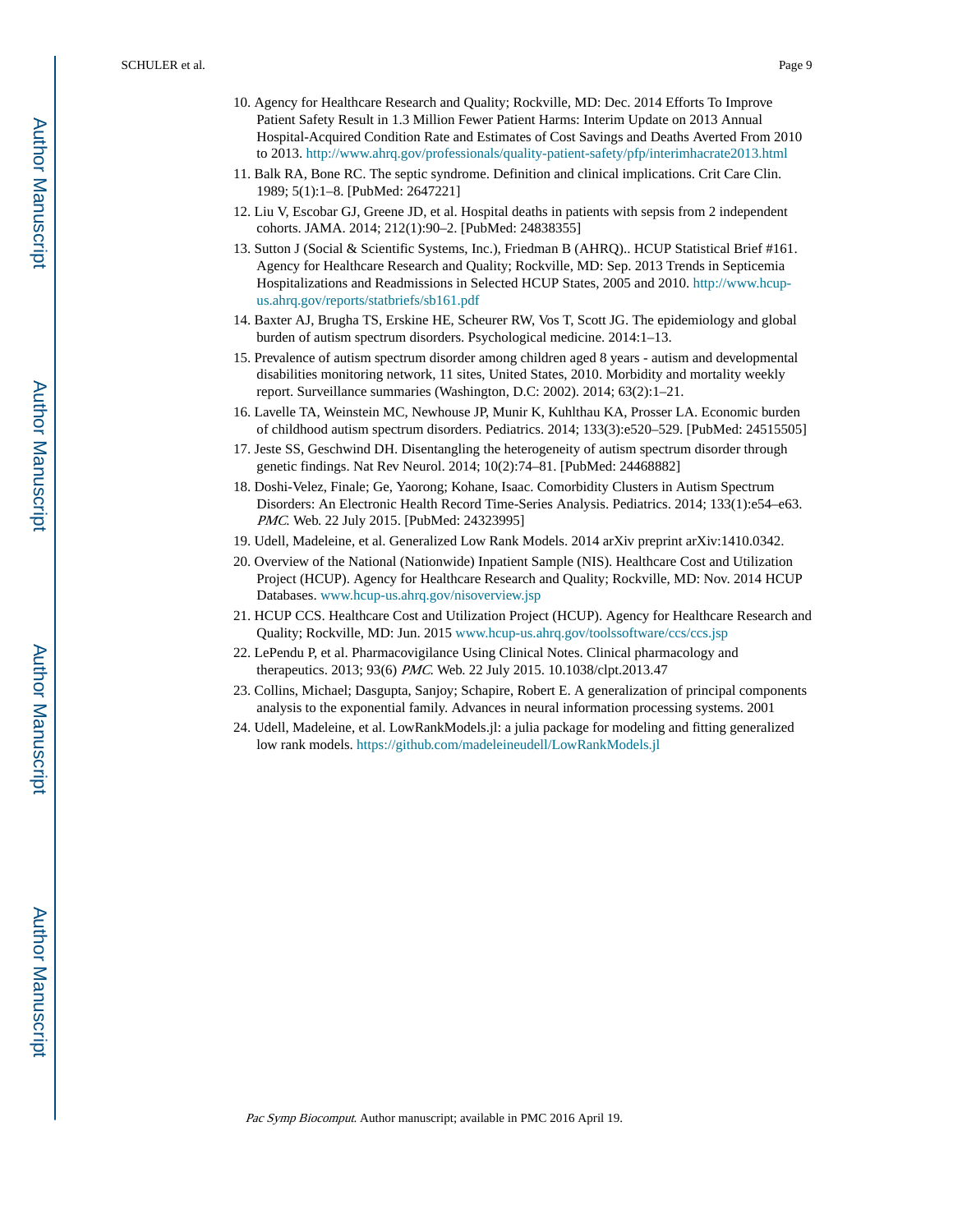

## **FIGURE 1.**

A data matrix is approximated as the product of two matrices. By construction, the resulting approximation is of lower algebraic rank. The data matrix A may contain features of different data-types and missing entries, as illustrated here. Each row of X is an encoding of an observation in A in the latent feature space. Each column of Y is an encoding of a feature of A in the latent feature space.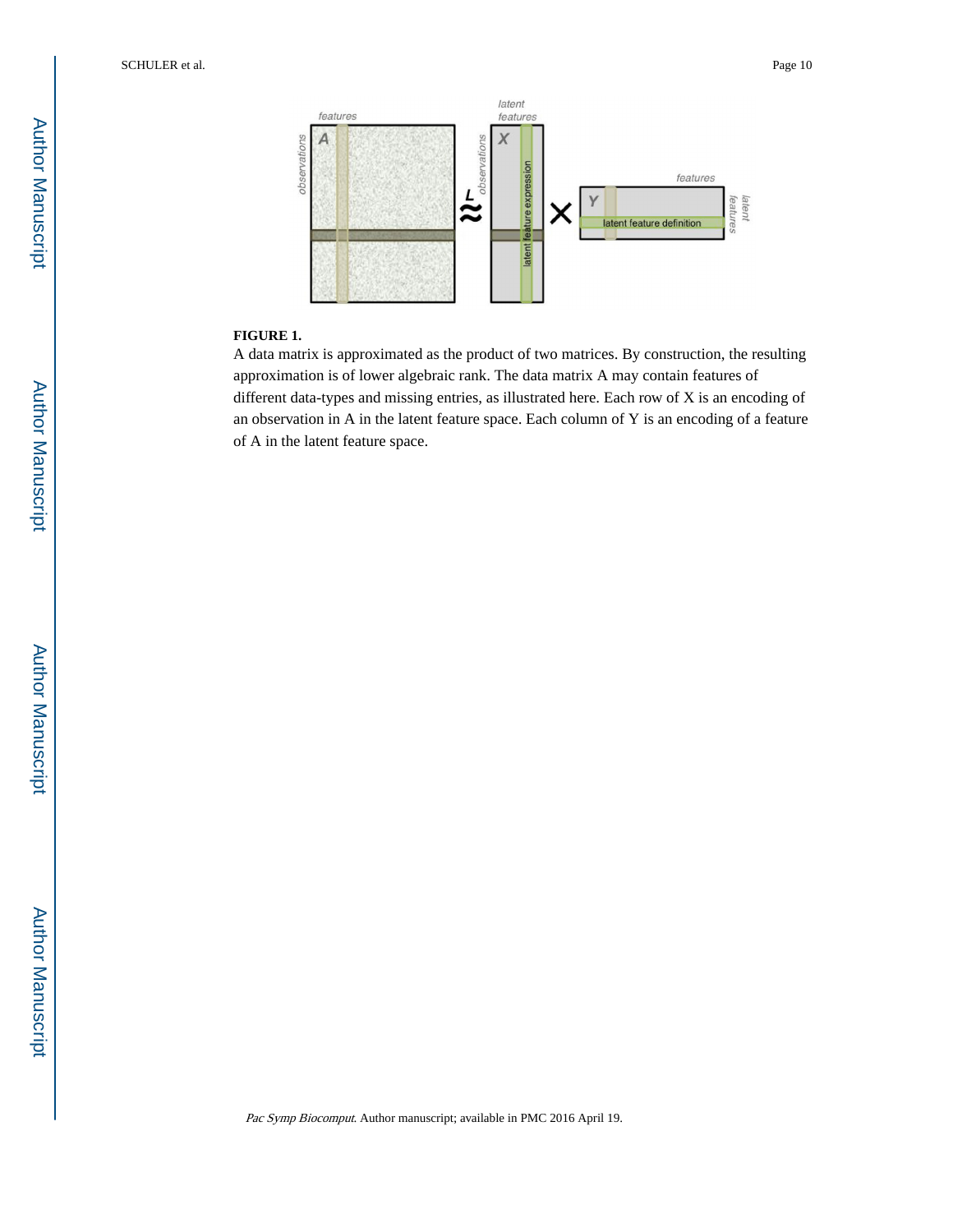|                                               | single hospitalization |             | single patient timeline                                                                                        |
|-----------------------------------------------|------------------------|-------------|----------------------------------------------------------------------------------------------------------------|
| phics<br>D<br>lĎO<br>Е<br>$\overline{a}$<br>ਠ | S<br>piditie<br>×      | months<br>S | concept<br>nonths<br>counts of clinical<br><i><b>Inical</b></i><br>concept mentions<br>π<br>single<br>$\cdots$ |

#### **FIGURE 2.**

Illustration of the hospitalization (left) and ASD (right) datasets. For each ASD patient, we created a vector from the frequency of occurrence of each concept (C-1, C-2…) mentioned in their medical notes, ICD9 codes associated with a visit (ICD9-1, ICD9-2…) and medications prescribed (DRUG-1, DRUG-2…) within each 6 month period of their medical history captured in our database.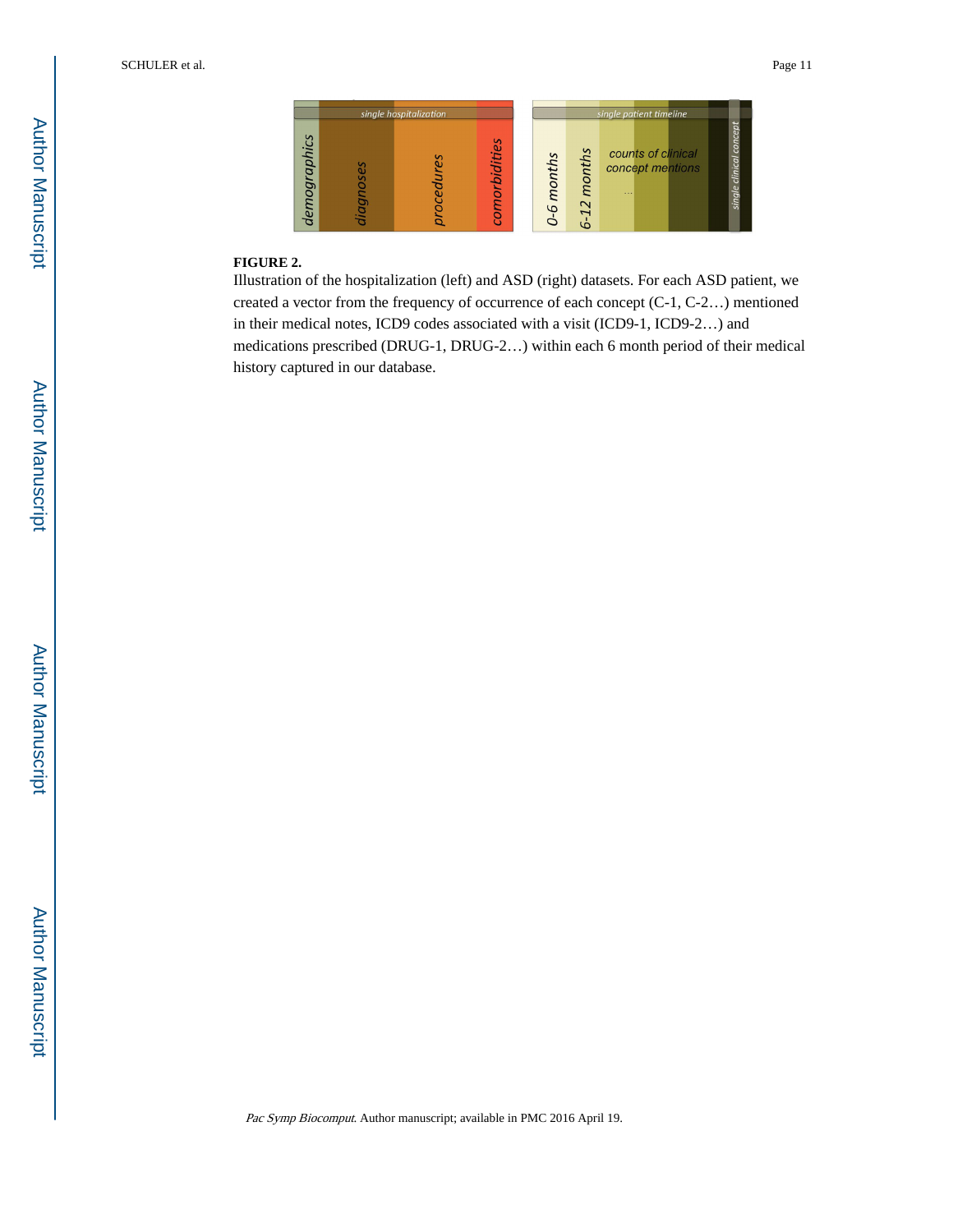

## **FIGURE 3.**

Training and testing imputation error in 5-fold cross validation of each model across a range ranks. The tailored models perform better than their naive counterpart (PCA). Imputation error is mean-normalized within each feature and by the number of data entries tested over.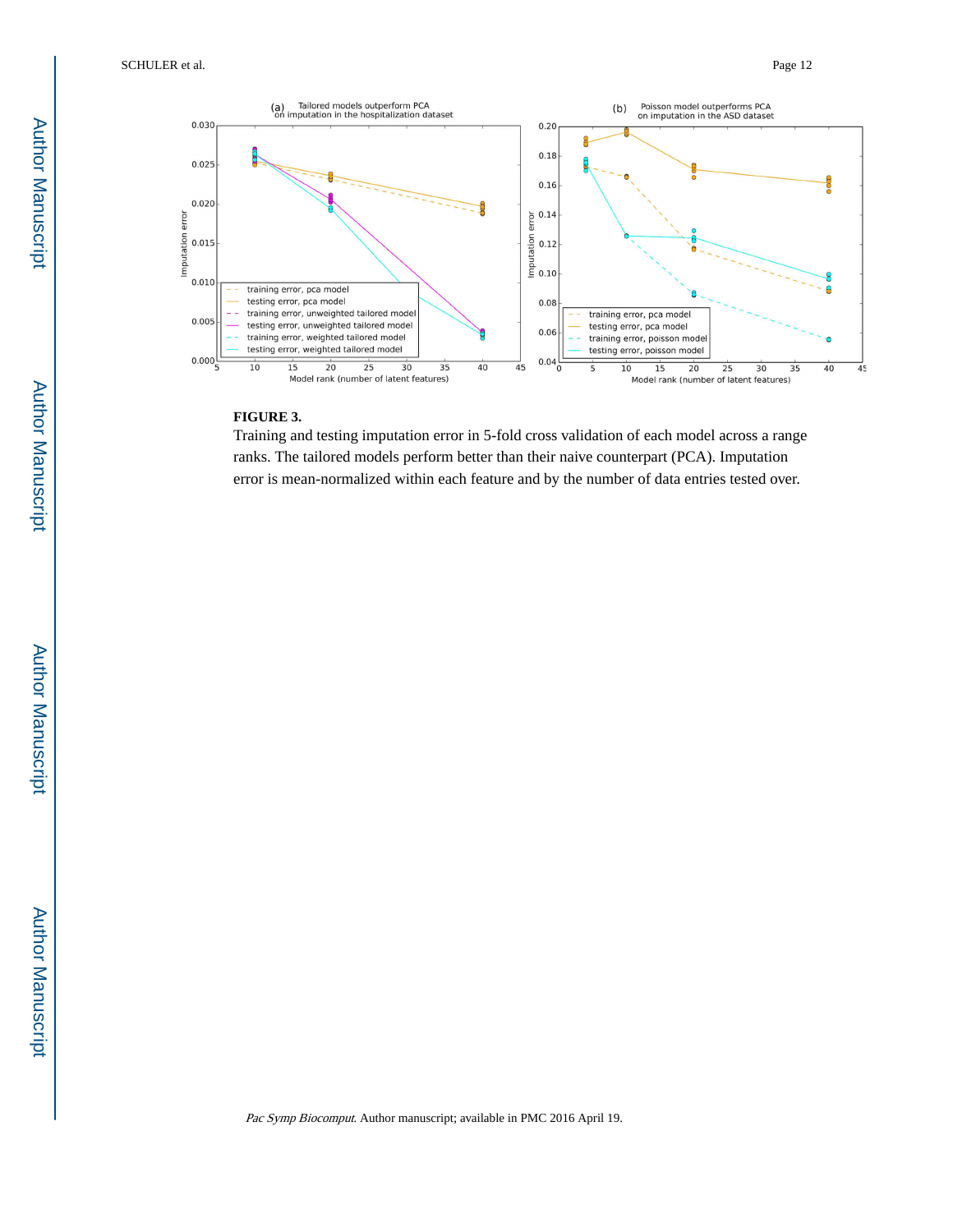

#### **FIGURE 4.**

Each panel represents one latent feature vector in the matrix **Y**. Vertical gray lines are manually overlaid boundaries between time bins. Time bins are ordered temporally from left to right. The weights of the original features in each latent feature representation are predominantly associated according to the time bin in which each original feature was recorded, and not by clinical similarity between the original features.